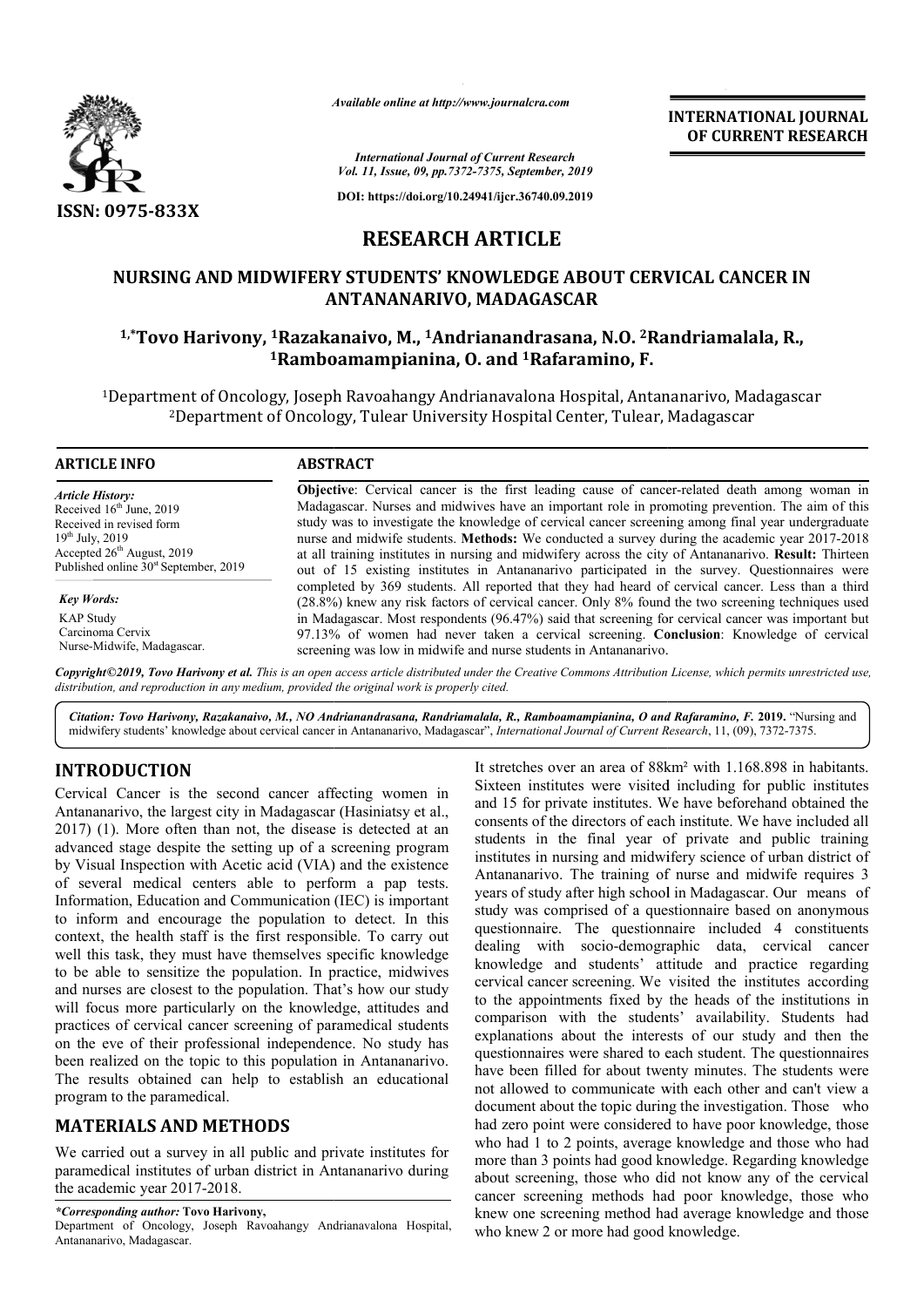Data capture was done with Microsoft Excel ® Software and processed by EPI-INFO Software. Chi-square tests were used to test statistical significance with a value of  $p<0.05$  as significant threshold.

### **RESULTS**

We visited 16 schools including one public institute and 15 private institutes. Two private institutes didn't give their consent and 3 others do not have students in the last year of study. In total, we have investigated 392 students. Twenty three students hadn't filled all the questions on the form. So they were excluded. Our participation rate was 92.13%.Out of 369 students included in the study, 293 came from private institutes (79%). Midwives represented 62.9% of the study population. People in our study were all between 18 and 30 years old (Table 1). All students in the study admitted having heard about cervical cancer. Seventy four percent of the students had a good knowledge about epidemiology of cervical cancer. Among the students from the private institutes 81 or 27.6% had a good knowledge of the risk factors of cervical cancer against 24 students or 31.6% from public institutes. For gender 30% of the women in our study have good knowledge of risk factors of cervical cancer compared to 19.6% for men (figure 1). There was a significant relation between gender and their knowledge of risk factors with p=0.032. Thirty one point nine percent (31.9%) of students in midwifery had a good knowledge of risk of factors of cervical cancer compared to 22.6% from science nursing students. There was also a significant relation between the students course of study and their knowledge of risk factors with p=0.018 (Table 2). Three percent of the students had recognized Human Papilloma Virus (HPV) infection as a risk factor of cervical cancer. In 369 students 188 or 90% had an average knowledge revealing signs of cervical cancer (1 to 3 signs cited). Nine point two percent of students in private institutes had a good knowledge of revealing signs of cervical cancer (more than 3 signs cited) compared to 18.4% of students in public institutes. Among nurses, 6.6 had a good knowledge of revealing signs of cervical cancer compared to 13.8% for midwives with significant relation between the course of study and the knowledge of revealing signs p= 0.005. Metrorrhagia and leucorrhoea were the best know signs by the students (figure 2).

Ninety two point ten percent of the students knew that smear is a cervical cancer test. Out of 369 students, 31 or 8.40% had poor knowledge of the age of onset for screening, and 5.10% knew the good rate of cervical cancer screening. Ninety four point seven percent of public institute students had a good understanding of the age of the beginning of cervical cancer screening for 90.8% of students in private institutes. Ninety two point three percent of women had a good knowledge of the age of onset for screening compared to 87.5 % of men. Ninety three point four percent of nurses had a good knowledge of the age of onset for screening compared to 90.5% of students in midwifery. The majority of our study population 44.7% (public institutes) and 68.6% (private institutes) had a poor knowledge of the way of screening for cervical cancer. Among midwives, 57.3% had a poor knowledge of cervical cancer screening compared to 74.5% for nurses. There is a significant relation between the institute, the course of study and students' knowledge on the ways of screening with « p » respective of 0 and 0.0003 (Table 3).

#### **Table 1. Socio-demographic characteristics**

| Variable               | Frequency (%) |
|------------------------|---------------|
| Institution            |               |
| Public                 | 76 (21)       |
| Private                | 293 (79)      |
| Study program          |               |
| Midwife                | 232(62.9)     |
| Nurse                  | 137(37.1)     |
| Age                    |               |
| $18 - 20$              | 71 (19.2)     |
| $21 - 25$              | 268 (72.7)    |
| $25 - 30$              | 30(8.1)       |
| Gender                 |               |
| Female                 | 313(84.9)     |
| Male                   | 56 (15.10)    |
| Religion               |               |
| Muslim                 | 20(5.4)       |
| Christian              | 346 (93.8)    |
| Others                 | 3(0.8)        |
| Nationality            |               |
| Malagasy               | 354 (95.9)    |
| Comorian               | 13 (3.52)     |
| Other                  | 2(0.6)        |
| Marital status         |               |
| Single                 | 321 (87)      |
| Married                | 34 (9.2)      |
| Unmarried cohabitation | 11(3)         |
| Others                 | 3(0.8)        |

Forty one point fifty three percent (41.53%) of women thought they were at risk to get cervical cancer and 80.83% responded that they had to be screened. Fifty seven point forty five percent of our subjects have already advised someone the screening. Among 313 women in the study, 9 have already been screened for cervical cancer. Out of 313 women who participate in the study; 278 or 88.81% planned the screening in the future. The main cessations to screening were the absence of symptoms (48.68%) and absence of the doctor's prescription (35.19%). Theoretical courses and hospital training were their main sources of information, respectively 84.5% and 73.4%.

#### **DISCUSSION**

In our study, the great majority of the students 273 (74%) knew that cervical cancer is one of the first cancer affecting women in Madagascar (1). A similar result (75%) was found by Osth (2015) from the students of Rajarata University in Sri Lanka (2). The knowledge of the majority of the students about risk factors is average. Women had better knowledge of risk factors than men. This result could be explained by the fact that cervical cancer is a health problem involving women more personally than men. In a similar study to ours carried out by Osth (2015) in Sri Lanka, no significant relation between knowledge of risk factors and gender was found. The midwifery students' knowledge about risk factors and revealing signs of cervical cancer was better than those nursing students. This result could be explained by the fact that midwifes students spend more time in gynecology services than nursing students during their internship. Actually, a study carried out by Urasa (2011) showed that among nurses in its population study (3), those who worked in the gynecology services were more familiar with these revealing signs than those who worked in other department services. Only 3% of the students were aware of HPV involvement in the history of cervical cancer. Other similar studies to ours have found different results. Kress (2015) found that 75% of their study population recognized the involvement of HPV (4).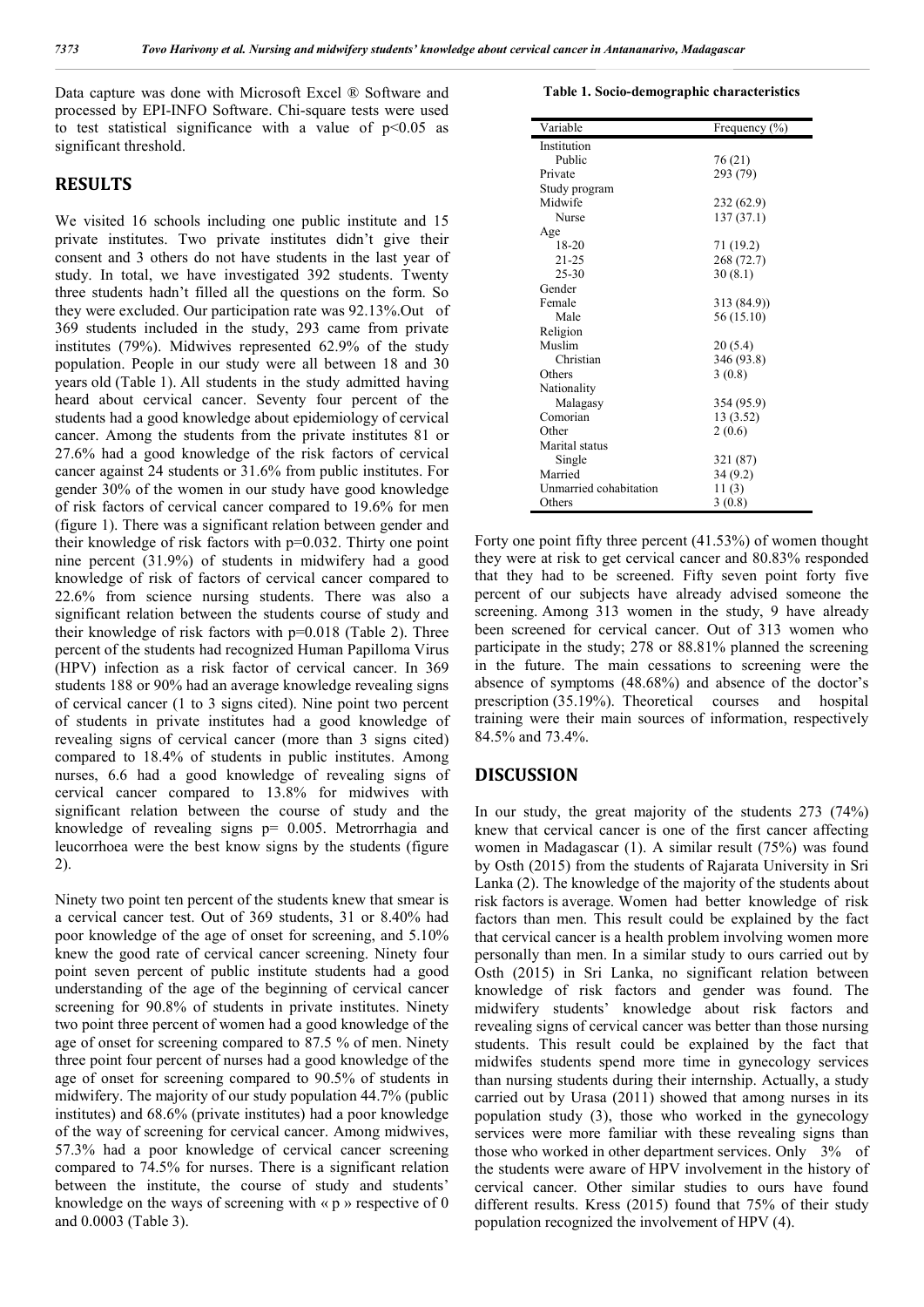| Table 2. Assessment of knowledge of risk factors for cervical cancer in relation to institution, gender and study program |  |
|---------------------------------------------------------------------------------------------------------------------------|--|
|                                                                                                                           |  |
|                                                                                                                           |  |
|                                                                                                                           |  |

|               |         | Knowledge of risk factors |                        |                    |       |
|---------------|---------|---------------------------|------------------------|--------------------|-------|
|               |         | Good $n$ $(\%)$           | Average $n\frac{6}{6}$ | Bad $n\frac{6}{6}$ |       |
| Institution   | Public  | 24(31,6)                  | 40(52,6)               | 12(15,8)           | 0,082 |
|               | Private | 81(27,6)                  | 129(44)                | 83(28,3)           |       |
| Gender        | Woman   | 94(30)                    | 146(46,6)              | 73(23,3)           | 0,032 |
|               | Man     | 11(19,6)                  | 23(41,1)               | 22(39,3)           |       |
| Study program | Midwife | 74(31,9)                  | 109(47)                | 49(21,1)           | 0,018 |
|               | Nurse   | 31(22,6)                  | 60(43,8)               | 46(33,6)           |       |

**Table 3. Students' knowledge of screening methods**

| Knowledge of screening methods |         |                     |                        |                    |        |
|--------------------------------|---------|---------------------|------------------------|--------------------|--------|
|                                |         | Good $n\frac{6}{6}$ | Average $n\frac{6}{6}$ | Bad $n\frac{6}{6}$ |        |
| Institution                    | Public  | 13(17,1)            | 29(38,2)               | 34(44.7)           |        |
|                                | Private | 9(3,9)              | 83(28,3)               | 201(68,6)          |        |
| Program study                  | Midwife | 21(9,1)             | 78(33,6)               | 133(57,3)          | 0,0003 |
|                                | Nurse   | 1(0,7)              | 34(24.8)               | 102(74.5)          |        |



**Figure 1. Representation of student knowledge of risk factors for cervical cancer**

More than half of women (58.46%) answered «NO » to the question « Do you think you have a risk of having cervical cancer? ». While 72% was sexually active. The study carried out by Mutyaba (2006); 54.1% of women responded having little or no risk of having cervical cancer. Our result can be explained by the relatively young age of our participants who are under 30 years old (5). The question « Have you ever advised someone to do the screening » was addressed to both women and men in our study whether in their work or their daily life. Out of 369 students, 212 (57.45%) answered « YES ». In a study carried out in Turkey by Topan (2015) among a population of nursing students and nurses, 23.9% of these students gave information and suggestions on cervical cancer to people around them (6). Our high rate of students who have already given advice on cervical cancer could be explained by the high rate of midwifery students in our study population. In 313 women who participated in our study, only 9 (2.87%) had already had at least one screening test. The study of students from Rajarata University showed that 99.54% of the study population had never been tested for pap smear test (Östh, 2015). Swapnajaswanth (2014) gave a rather similar result on a study of the perception and practices of female health staff concerning cervical cancer in a hospital in India (7).



**Figure 2. Diagram showing students' level of knowledge of the signs of cervical cancer**

He showed that 88.8% of nurses of his study population have never been tested for cervical cancer. These results are those the closest to what we found with our paramedical students. Other studies in other countries have found different results. In this study, Dinas (2009) found different results (8). In this study, he has found in midwifery students that only 37.9% have never had cervical cancer screening test. We collected from these students the reasons of their reticence for cervical cancer screening. In order of frequency, these causes were absence of symptoms (48.6%), absence of doctor's prescription (35.1%), absence of sexual intercourse (28.28%), lack of financial means (24.33%), fear of pain (17.43%) and shyness (15.78%). Swapnajawanth (2014) study of women is working in a hospital in India. The absence of symptoms and risk of factors were their main reasons for reluctance to screen and respectively 31% and 29 %. Another survey carried out with nurses in Nigeria showed that 25% of women who have never been tested thought they would not have the risk of cervical cancer and 18.6% didn't know the procedure of the test and 15% thought the examination was too expensive. To improve women's adherence to screening, these causes of reticence could be taken into account. In fact, to encourage these future health staff to practice cervical cancer screening, these inconvenient should be curbed. Firstly a great number of